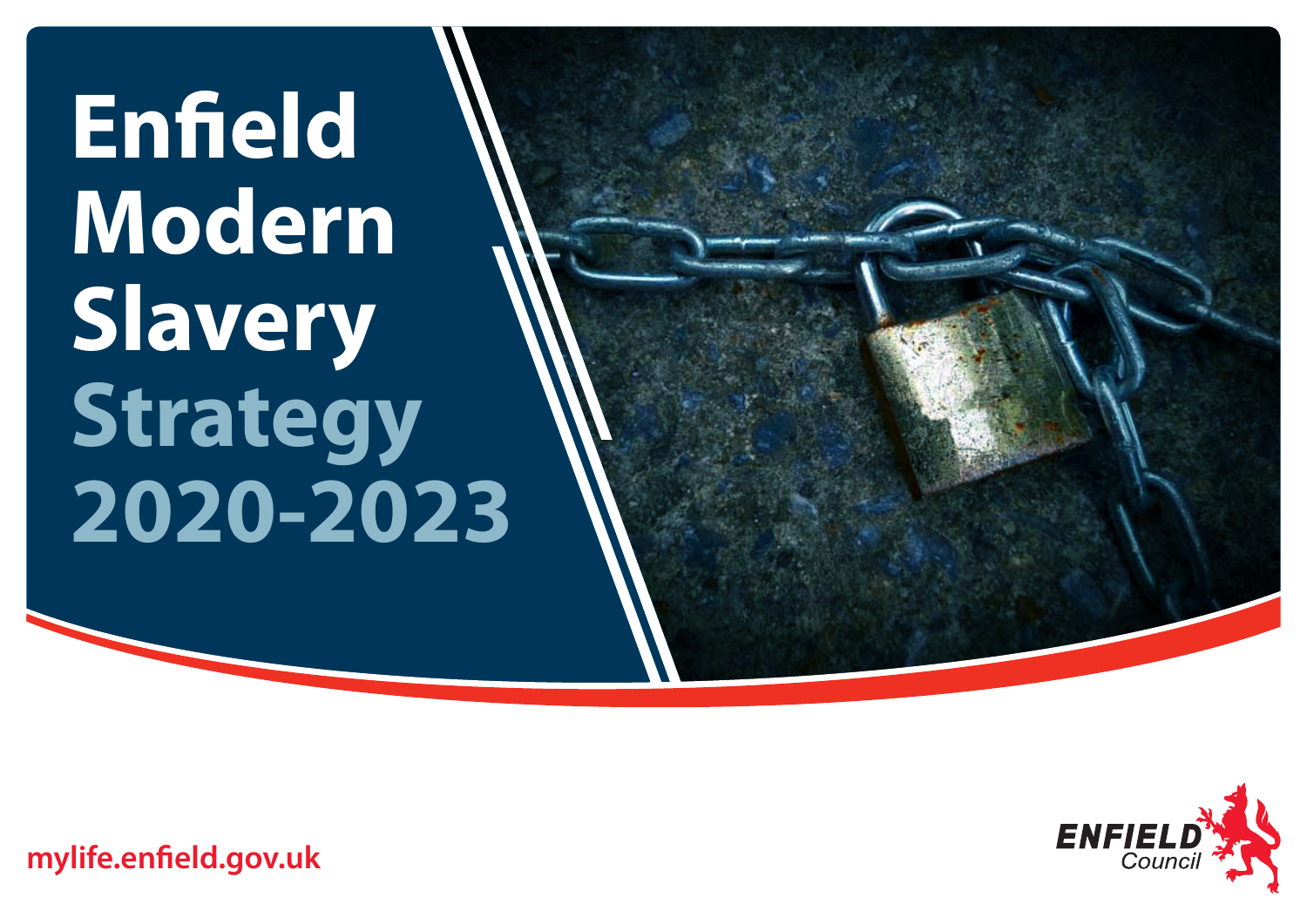| Scope                               | Enfield aims to identify victims,<br>support them with their care and<br>support needs. Have community<br>safety services in place to disrupt<br>gang masters and ensure our supply |  |  |
|-------------------------------------|-------------------------------------------------------------------------------------------------------------------------------------------------------------------------------------|--|--|
| Approved by                         | chains are free from modern slavery.<br>To be approved by the Cabinet                                                                                                               |  |  |
| Approval date                       | <b>TBC</b>                                                                                                                                                                          |  |  |
| <b>Document Author</b>              | <b>Adult Safeguarding Services</b>                                                                                                                                                  |  |  |
| Document owner -<br>Corporate       |                                                                                                                                                                                     |  |  |
| Document owner-<br>Portfolio Holder | Cllr Alev Cazimoglu                                                                                                                                                                 |  |  |
|                                     |                                                                                                                                                                                     |  |  |
| Governance Board                    | <b>Enfield Safeguarding Adults Board</b>                                                                                                                                            |  |  |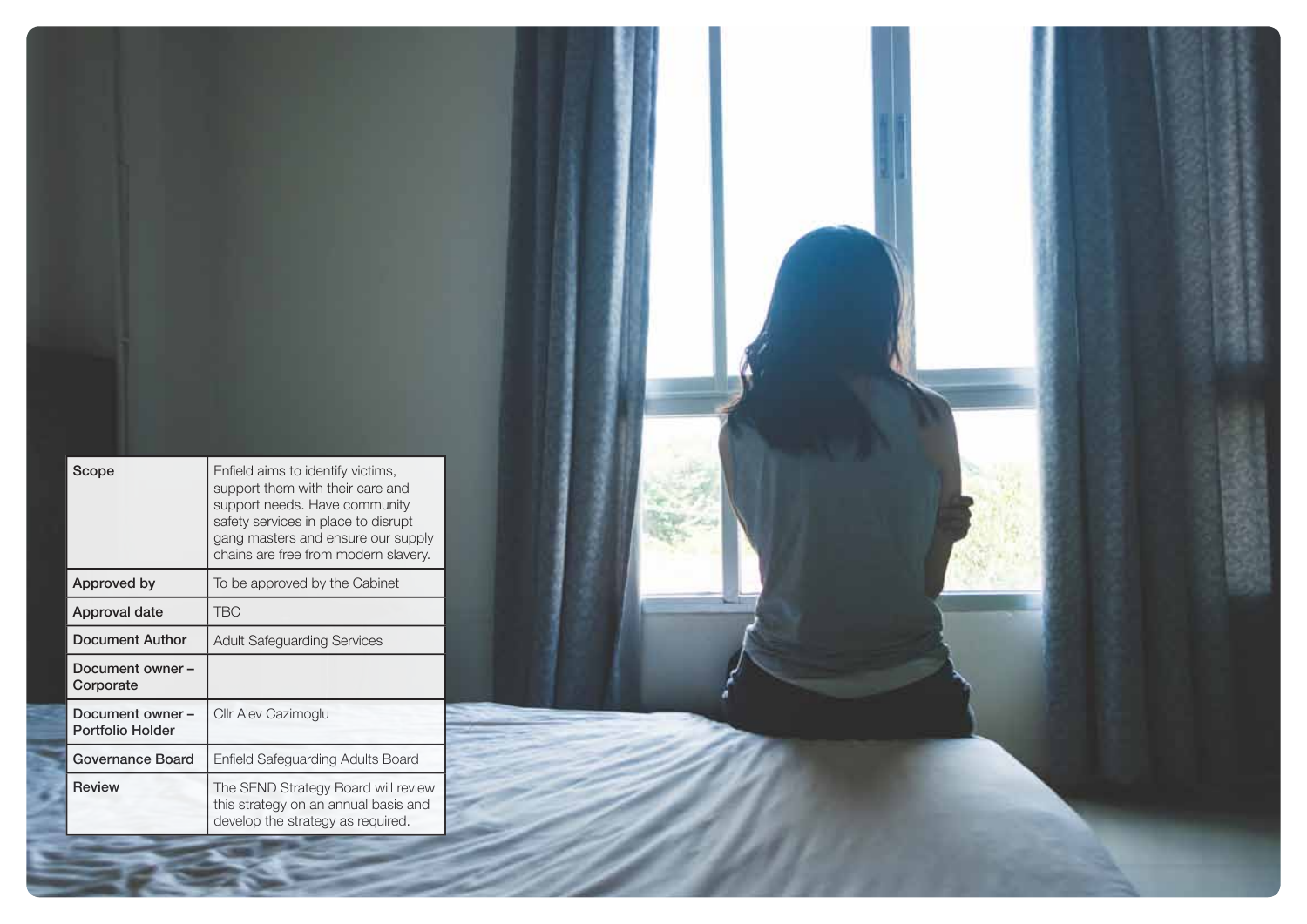#### **Contents**

- **4 [Introduction](#page-3-0)**
- **5 [Vision and priorities](#page-4-0)**
- **5 [Context](#page-4-0)**

**[Types of modern slavery](#page-4-0)  [National picture](#page-5-0)  [Enfield picture](#page-5-0)** 

- **7 [Delivering our priorities](#page-6-0)**
- **9 [Action Plan](#page-8-0)**
- **10 [Governance and](#page-9-0)  [implementation](#page-9-0)**
- **11 [Legislative framework](#page-10-0)**
- **11 [The National Referral](#page-10-0)  [Mechanism](#page-10-0)**
- **11 [How to report suspicions?](#page-10-0)**

### **Message from Cllr Alev Cazimoglu**

I am proud to present our Modern Slavery Strategy on behalf of Enfield Council which shows concerted and coordinated action.

Here in Enfield we have been working with a widerange of partners to step up the fight against modern slavery. We recognise that trafficking, slavery and exploitation are not issues from the past. The scale of this hidden crime is significant. The National Crime Agency estimates that in 2017 over 5,000 people were referred to British authorities as potential victims of slavery. This includes over 2,000 children.

The purpose of this strategy is to set out our strategic approach to tackling what can be quite entrenched problems. By working with our partners, we can continue to develop comprehensive and targeted action to support potential victims and send a clear message to the perpetrators that these crimes will not be tolerated.

We must do all we can to protect and support potential victims. Enfield as a community, has a responsibility to ensure that its children, young people and adults are empowered and offered the best protection possible. This document will act as a reference point for everyone who lives and works in the borough and provide useful guidance on how to support those in need.

Councillor Alev Cazimoglu Cabinet Member for Health & Social Care

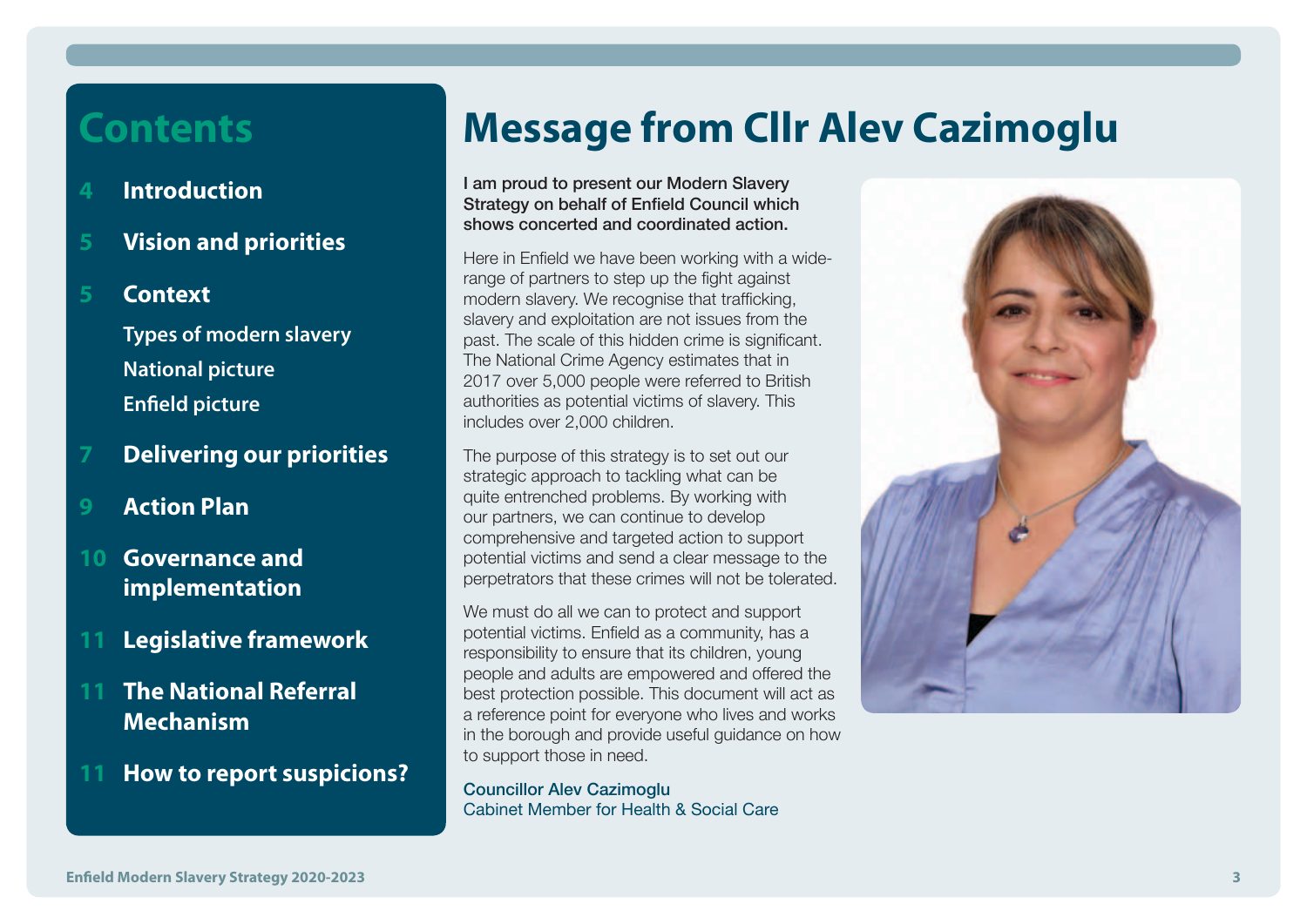#### <span id="page-3-0"></span>**Introduction**

This Strategy sets out Enfield Council's approach to tackling modern slavery and its new duties with the introduction of the Modern Slavery Act 2015. This Act imposes an obligation on local authorities to notify the Secretary of State if they have reasonable grounds to believe a person may be a victim of human trafficking or slavery.

Enfield Council has completed training sessions with its workforce and ensured that its staff has access to online training to support them with being able to recognise the signs of possible modern slavery.

Enfield Council signed up to the Charter Against Modern Slavery which aims to establish ethical labour sourcing practices in our supply chain and establish robust recruitment practices.

Building on that this strategy sets out Enfield Council's approach to effectively tackle the problem of modern slavery and human trafficking. It reinforces our commitment to continually reduce modern slavery cases and protect and support victim's reintegration into the society.



This strategy comprises of:

- 1. **Prevent** preventing people from engaging in modern slavery.
- 2. Pursue prosecuting and disrupting individuals and groups responsible for modern slavery.
- 3. Protect strengthening safeguards against modern slavery by protecting vulnerable people from exploitation and increasing awareness and resilience against this crime.
- 4. Prepare reducing the harm caused by modern slavery through improved victim identification and enhanced support and protection.

This strategy is interrelated with the following strategic documents and should be read in conjunction with them.

- 1. Enfield Corporate Plan 2018-2022
- 2. Enfield Modern Slavery Policy and Procedures
- 3. Safeguarding Adolescents from Exploitation and Abuse 2019-2021 (under development)
- 4. National Modern Slavery Strategy 2014
- 5. Enfield Preventing Homelessness and Rough Sleeping Strategy (under development)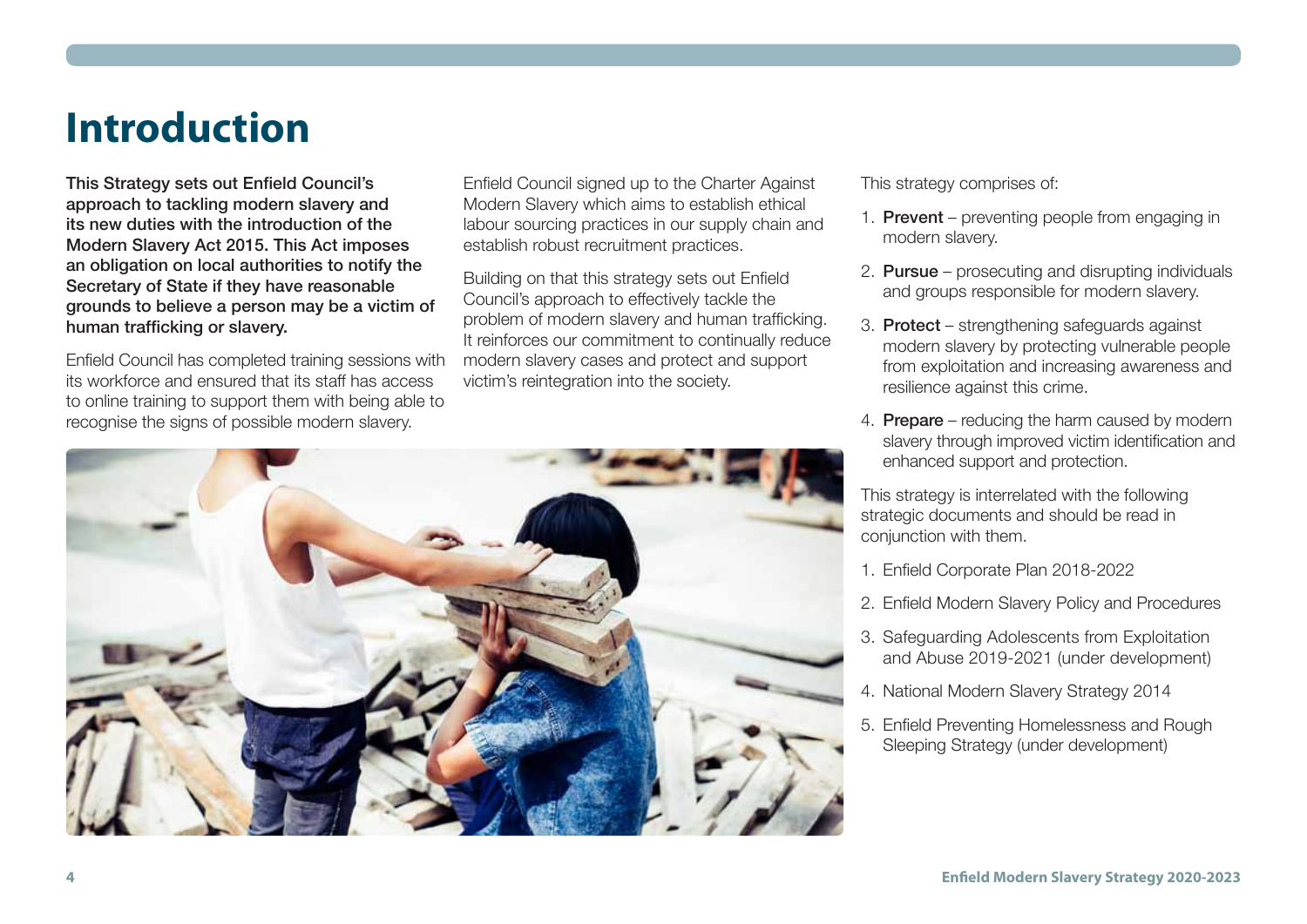# <span id="page-4-0"></span>**Vision and priorities**

Our vision is to protect our communities from modern slavery and human trafficking. We will reduce the number of modern slavery cases and provide protection to the victims. Building on the 4Ps framework stipulated in the Government's Modern Slavery Strategy 2014, we will achieve this vision by focusing on the following six priority outcomes:

- 1. Increased awareness and understanding of modern slavery, human trafficking and exploitation.
- 2. Integrated training and development opportunities, practice tools, guidance and resources for professionals.
- 3. Increased support and protection for people who are being exploited, and those at risk of exploitation.
- 4. Greater success in detection, disruption and prosecution.
- 5. Empowered communities to participate and engage in tackling modern slavery and trafficking.
- 6. Development of a Modern Slavery team who will ensure that data is managed and appropriately scrutinised to help identify trends to target the perpetrators of these heinous crimes.

### **Context**

Modern slavery is about being exploited and completely controlled by someone else, without being able to leave. It includes human trafficking, slavery, servitude and forced or compulsory labour.

Modern Slavery is an international crime, affecting an estimated 29.8 million people around the world. It is a global problem that transcends age, gender and ethnicities. Slavery is a 'hidden' crime, often perpetrated by Organised Criminal Groups. The UN calculates that Human Trafficking is the third most profitable crime after the drugs and arms trades.

#### **Types of modern slavery**

Human trafficking is the act of moving people to other locations for the purpose of exploitation. Children, young people and adults can be trafficked, from abroad, within the UK, between cities or just from one street to another. Unaccompanied children and young people from outside the UK (including children who are seeking asylum, European Economic Area national children and migrant children not seeking asylum) can be some of the most vulnerable children in the country.

**Forced Labour** is about people being forced to work under the threat of violence and for no pay. They are treated as property and exploited to create a product for commercial sale.

Domestic Servitude refers to employees working in private homes who are forced or coerced into serving and/or fraudulently convinced that they have no option to leave.

Sex Trafficking involves women, men or children that are forced into the commercial sex industry and held against their will by force, fraud or coercion.

Bonded Labour is when individuals that are compelled to work in order to repay a debt and unable to leave until the debt is repaid. It is the most common form of enslavement in the world.

Child Labour refers to any enslavement – whether forced labour, domestic servitude, bonded labour or sex trafficking – of a child.

Forced Marriage is when women and children are forced into marriage for a range of reasons including exploiting the rights conferred on them by citizenship or for domestic servitude.

County Lines or Movement of Drugs is defined as how gangs and criminal networks from towns, use children, young people and vulnerable adults to deliver class A drugs to customers in county and rural areas. This often involves vulnerable people being subject to deception, intimidation, violence and grooming.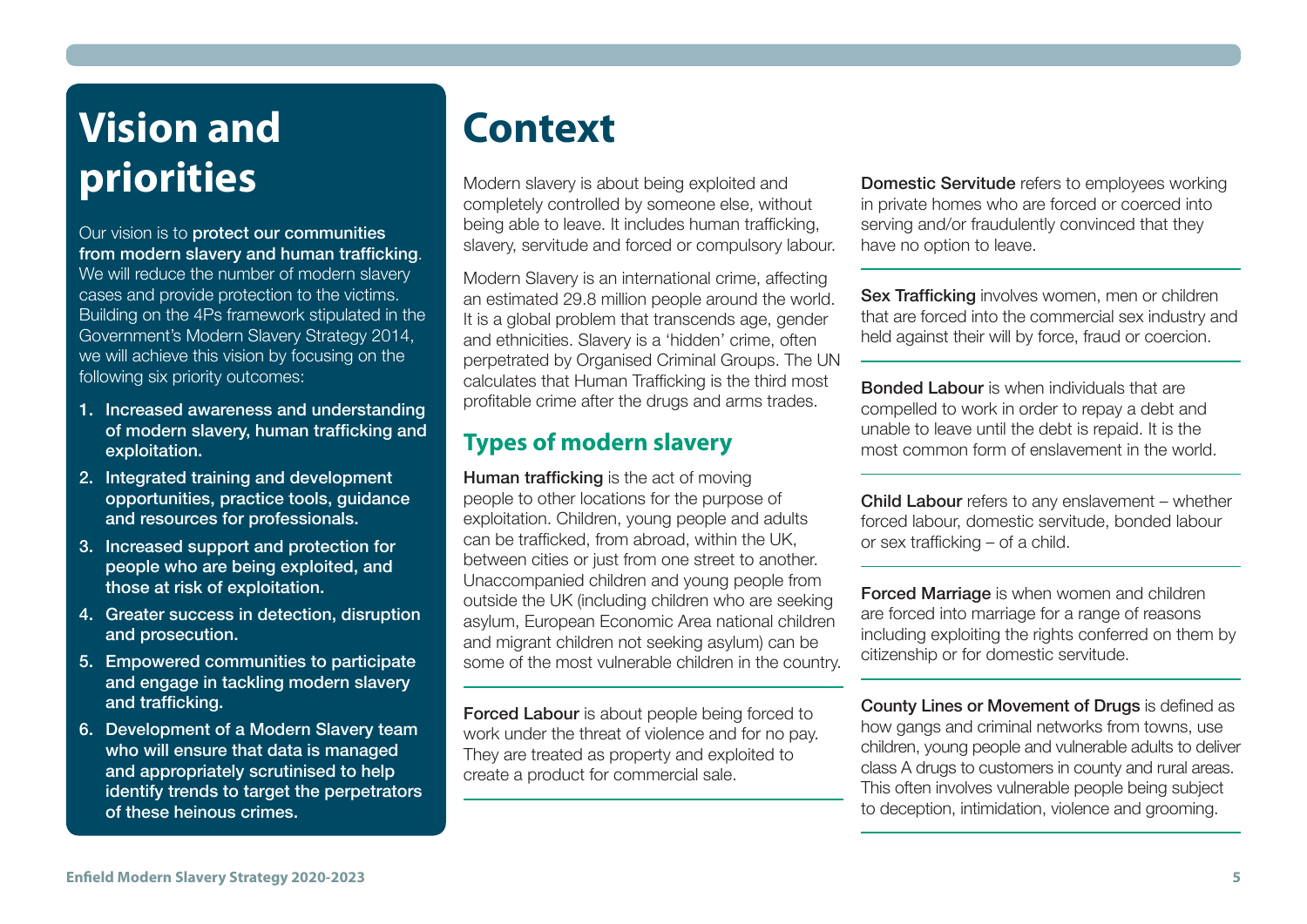#### <span id="page-5-0"></span>**National picture**

The Government estimates that there are as many as 13,000 people in modern slavery in the UK. Large numbers are trafficked into the UK from abroad, mainly from Vietnam, Nigeria, Romania, Albania, and Poland, but many British nationals live in slavery here too.

Anyone can become a victim of modern slavery, and in all types of exploitation, victims can be women, men, girls or boys. In 2018, a total of 6,985 potential victims of modern slavery were identified and referred for support in England and Wales. This is an increase of 36% from 2017 (5,138). The majority of potential victims (3,857; 55%) reported that they were exploited as an adult and 3,128 (45%) were referred for exploitation as a child.

#### **Exploitation Type, England (July-September)**



#### **Enfield picture**

In Enfield, the picture is different from that of national level when it comes to the types of reported cases of modern slavery. The biggest form of referred cases of human trafficking is for the purpose of sexual exploitation (71%) followed by domestic servitude (16%) and forced labour at 13%.

Enfield saw the first 'county lines' case where the offenders were convicted under Modern Slavery law in April 2018. The perpetrators were jailed for ten years.

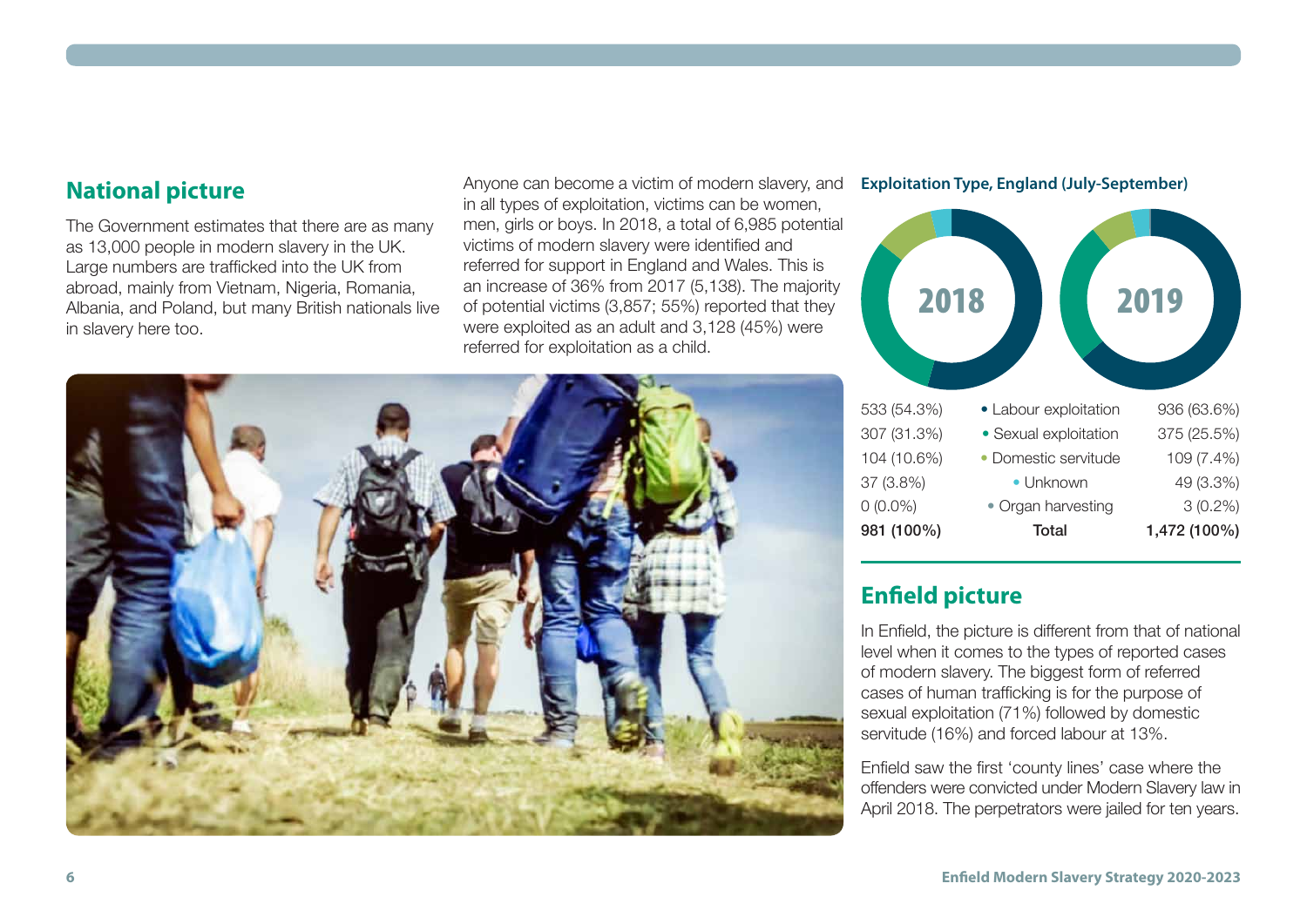## <span id="page-6-0"></span>**Delivering our priorities**

We will deliver our vision in collaboration with a number of different services and partners. The engagement and partnership of communities, charity organisations and voluntary sector is key to maximise the impact of our interventions.

We have recently signed up to the Charter Against Modern Slavery which aims to establish ethical labour sourcing practices in our supply chain and establish robust recruitment practices.

We have developed online training for Enfield Council staff to improve understanding of modern slavery, recognising the signs and what to do about it, including the use of the National Referral Mechanisms (NRM).

Enfield Council also chairs the London Modern Slavery Leads Group which is run with the support of the Human Trafficking Foundation. This group is crucial in developing local and national legislation to keep victims at the forefront of any changes while pushing for more prosecutions under the Modern Slavery Act 2015.

Enfield is working closely with the Independent Anti-Slavery Commissioner (IASC) Dame Sara Thornton to ensure that Enfield continues to work on the [Independent Anti-Slavery Commissioner's](https://www.antislaverycommissioner.co.uk/news-insights/publication-of-the-independent-anti-slavery-commissioner-s-strategic-plan-2019-2021/)  [Strategic Plan 2019-2021](https://www.antislaverycommissioner.co.uk/news-insights/publication-of-the-independent-anti-slavery-commissioner-s-strategic-plan-2019-2021/) and meet the following four priorities: Improving victim care and support, Supporting law enforcement and prosecutions, Focusing on prevention and Getting value from research and innovation.

We have developed links with local agencies to provide additional support in conjunction with the NRM minimum 45-day reflection and recovery period.

This is an ongoing practice to ensure that a comprehensive range of services are available to effectively support individuals throughout their recovery period.

The following priorities will reinforce and continue to deliver our commitments in protecting our residents from the harms of modern slavery, engaging at various levels of service delivery.



Enfield Against Modern Slavery Charter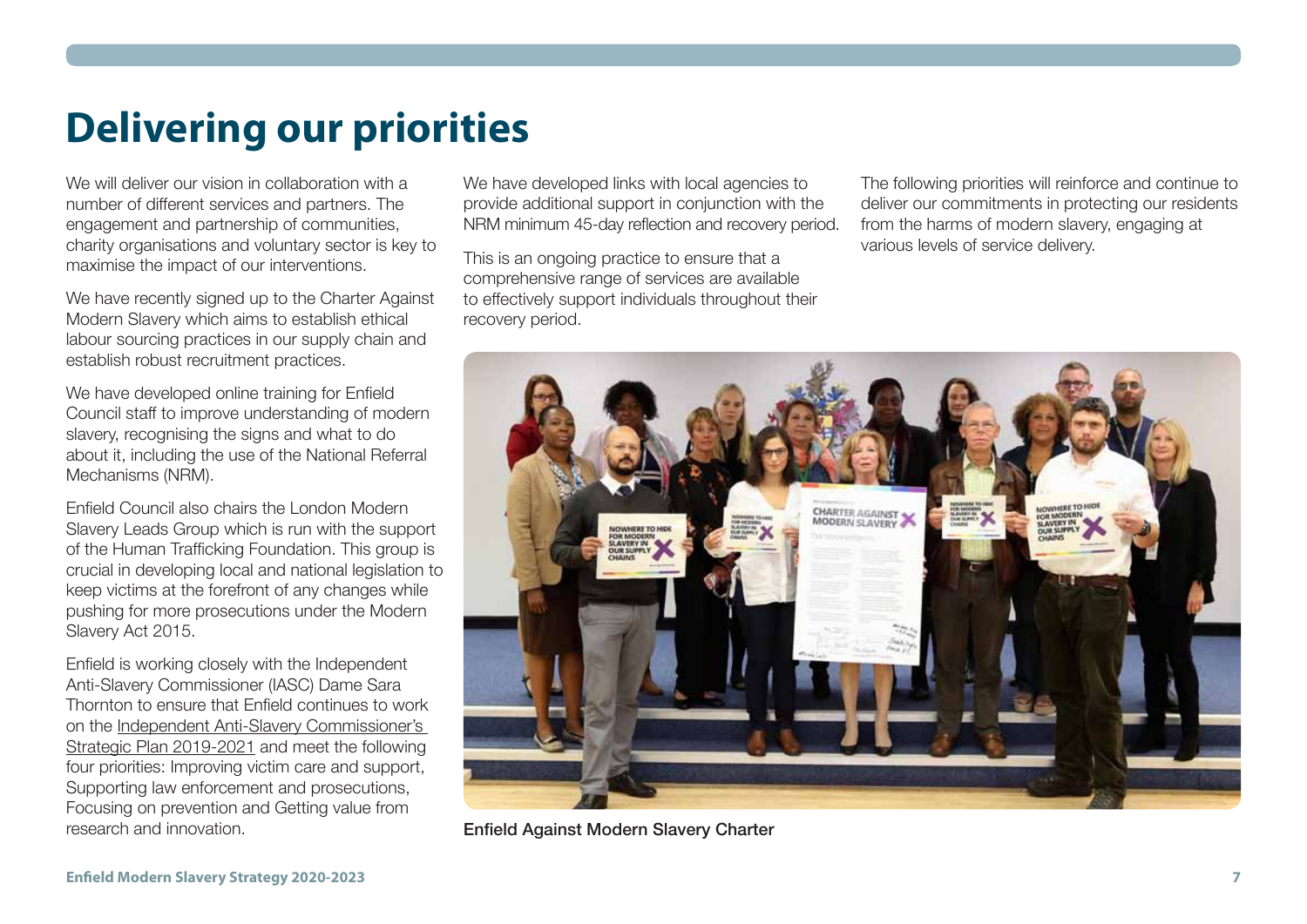Increased awareness and understanding of modern slavery, human trafficking and exploitation

We will support and promote campaigns to raise awareness of modern slavery and trafficking across the borough.

We will facilitate direct engagement across service and partner agencies to aid understanding of each other's roles and activities, knowledge of issues and approaches to support victims, and wider mechanisms for ongoing sharing of best practice.

Integrated training and development opportunities, practice tools, guidance and resources for professionals and practitioners

We will establish networks of best practice champions represented across all partner organisations to ensure consistency and sharing of new policy, practice and learning.

We will further engage with private sector to encourage transparency in supply chain and eliminate/reduce labour exploitation.

We will use ongoing analysis and intelligence to develop and deliver training to the broader services and workers most likely to encounter potential victims in their routine businesses. The purpose of the training will be to increase their confidence in identification of concerns and how to respond.

We will deliver comprehensive training on identification and how to support victims, to

professionals and services, whose role is to directly safeguard victims and prevent further harm.

Increased support and protection for people who are being exploited, and those at risk of exploitation

We will engage service users in an open and honest way, at all stages of the development of our approach to tackling the issues faced.

We will use ongoing reviews of information obtained and demand for services to ensure that our support provision continues to meet the needs of the individual.

We will monitor and review our responses to ensure they are coordinated and consistent with best practice to address harm at the earliest intervention.

#### Greater success in detection, disruption and prosecution

We will be training recruiters and procurement officers to recognise, prevent and report forced labour, labour trafficking and other hidden thirdparty labour exploitation.

We will develop specific training for relevant professionals in how to support the systemic gathering of intelligence and evidence required to identify, challenge and ensure successful prosecution of criminality.

We will develop the intelligence and data analysis capacity of frontline services and a complex safeguarding infrastructure to increase systemic

identification of risk factors, flags and evidence to support targeted activity to challenge perpetrators. This includes more effective and efficient information sharing.

#### Empowered communities to participate and engage in tackling modern slavery and trafficking

We will engage third sector, non-governmental organisations (NGO) and other community groups and organisations directly, to raise awareness of issues, and the approach to responding.

We will develop community champions through our engagement with organisations, and we will support our own workforces to recognise their role as members of the communities in responding to and tackling issues in their communities.

#### Development of a Modern Slavery Team

The team would be able to provide a targeted response to areas of concern within the community by working closely with other departments within Enfield Council and external partners. The joint response would aim to ensure that a swift and targeted approach was utilised to ensure that the criminal elements were exposed and the gangmasters faced prosecution. The Modern Slavery team will investigate concerns relating to a location of potential modern slavery activity within the borough. Concerns about an individual should be reported to the respective MASH teams.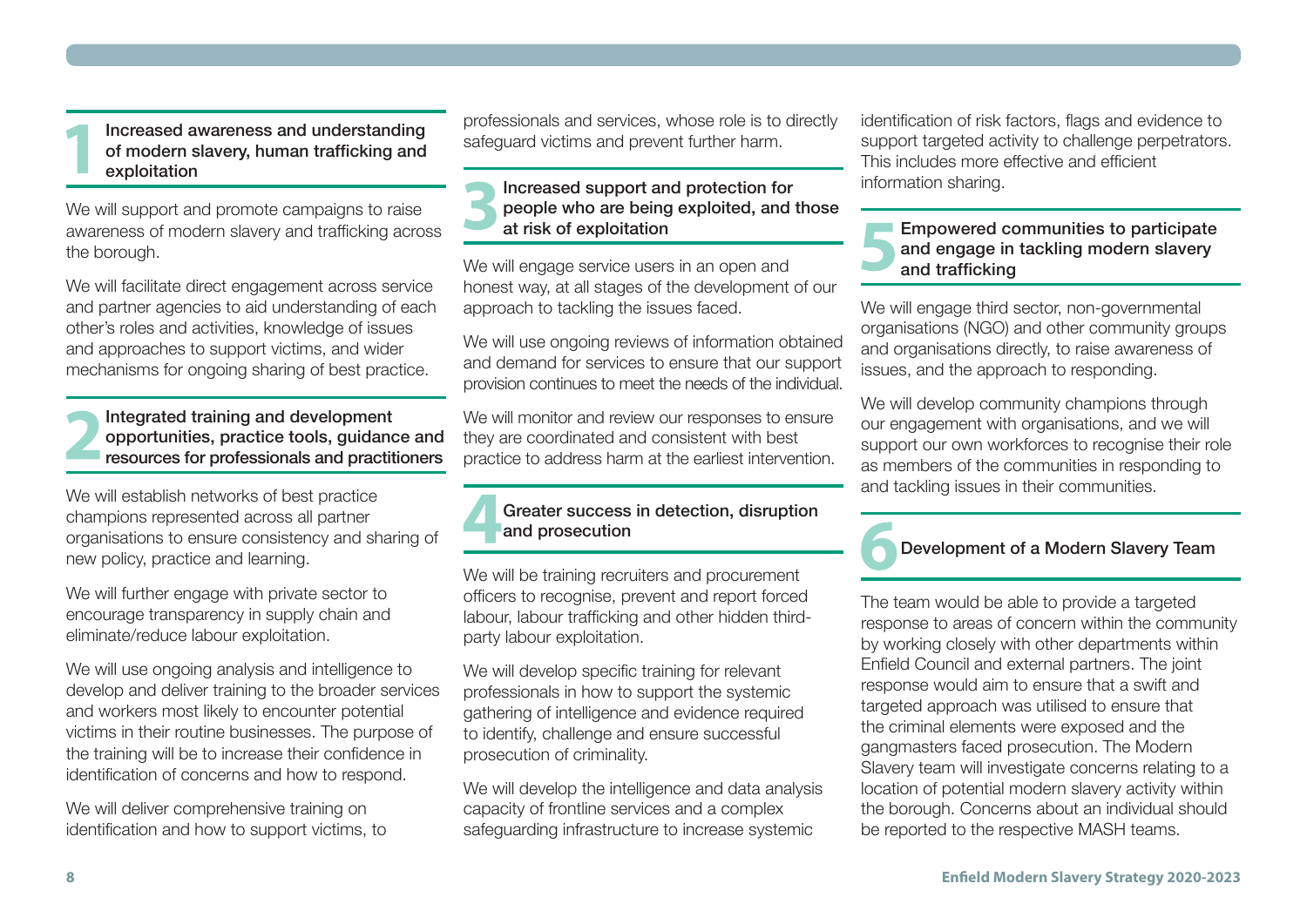## <span id="page-8-0"></span>**Action Plan**

The 2019-20 financial year will see the start of the Modern Slavery Strategy. This will be a three year strategy, and it is our opportunity to better understand what residents of Enfield feel are the important issues that need to be addressed if we are to tackle modern slavery effectively.

| Year 1                                                                                                                                                                                                                                                                                                                                                                                                                                                                                                                                                                                                                                                                 | Year 2                                                                                                                                                                                                                                                                                                 | <b>Year 3</b>                                                                                                                                                                                                                                                                                                                      |
|------------------------------------------------------------------------------------------------------------------------------------------------------------------------------------------------------------------------------------------------------------------------------------------------------------------------------------------------------------------------------------------------------------------------------------------------------------------------------------------------------------------------------------------------------------------------------------------------------------------------------------------------------------------------|--------------------------------------------------------------------------------------------------------------------------------------------------------------------------------------------------------------------------------------------------------------------------------------------------------|------------------------------------------------------------------------------------------------------------------------------------------------------------------------------------------------------------------------------------------------------------------------------------------------------------------------------------|
| • Complete an awareness raising toolkit for<br>Modern Slavery and develop a methodology<br>to engage within the local authority and<br>statutory partners<br>• Dedicated section for Modern Slavery on the<br>new Enfield Safeguarding website<br>• Deliver a conference for local businesses and<br>third sector organisation and professionals by<br>May 2020<br>• Formation of a Modern Slavery Board<br>• Develop modern slavery pathways for the<br>local authority<br>• Data collection from all Enfield systems<br>and police systems with a view to increase<br>criminal prosecutions and identification of<br>victims<br>• Dedicated email for modern slavery | Develop partnership working with the police<br><b>Enfield Awareness Raising Roadshow</b><br>Awareness raising as above and to include<br>businesses and community groups<br>Data collection from all Enfield systems and<br>police systems<br>Develop working relationships with voluntary<br>agencies | General awareness raising across Enfield<br>$\bullet$<br>Develop a modern slavery victims group<br>Increase offer to victims from Enfield<br>voluntary sector<br>Working with national businesses<br>$\bullet$<br>Working with non-Government agencies to<br>$\bullet$<br>develop a dedicated centre of support here<br>in Enfield |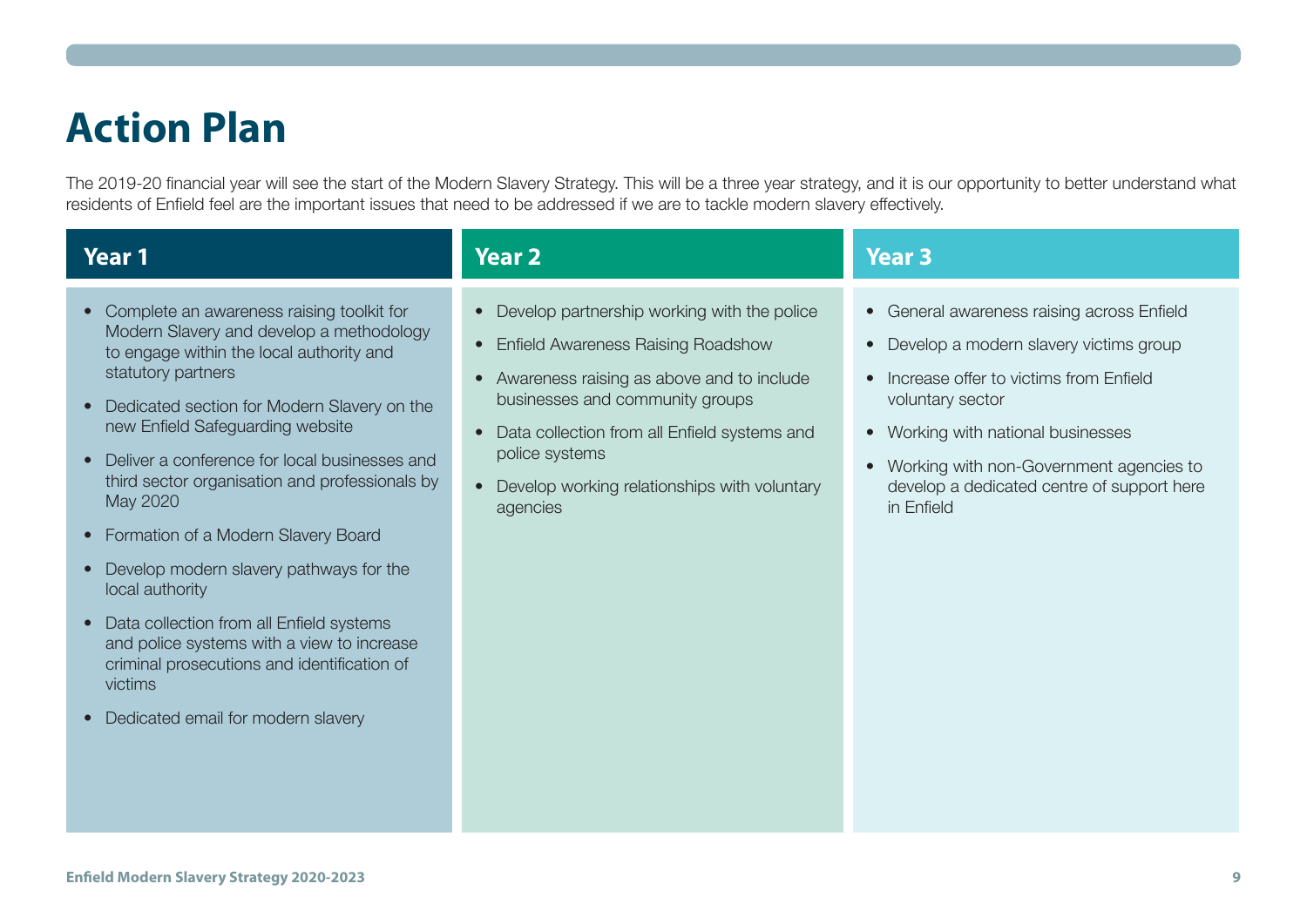<span id="page-9-0"></span>

## **Governance and implementation**

The Enfield Safeguarding Adults Board will oversee the implementation of this Strategy. The Safeguarding Adults Services will report on the progress of the implementation of Action Plan to the Board on quarterly basis.

Enfield Council retains responsibility as the lead co-ordinating organisation. All other relevant organisations and partners, including NHS bodies; the Departments of Social Security, Employment and Training; the Police and Probation Services undertake their legal duties in relation to safeguarding of adults and minors. Police forces, in particular, have a key role in identifying and combating modern slavery. This strategy will be accompanied by an annual action plan that will detail the specific actions that need to be taken across the partnership to

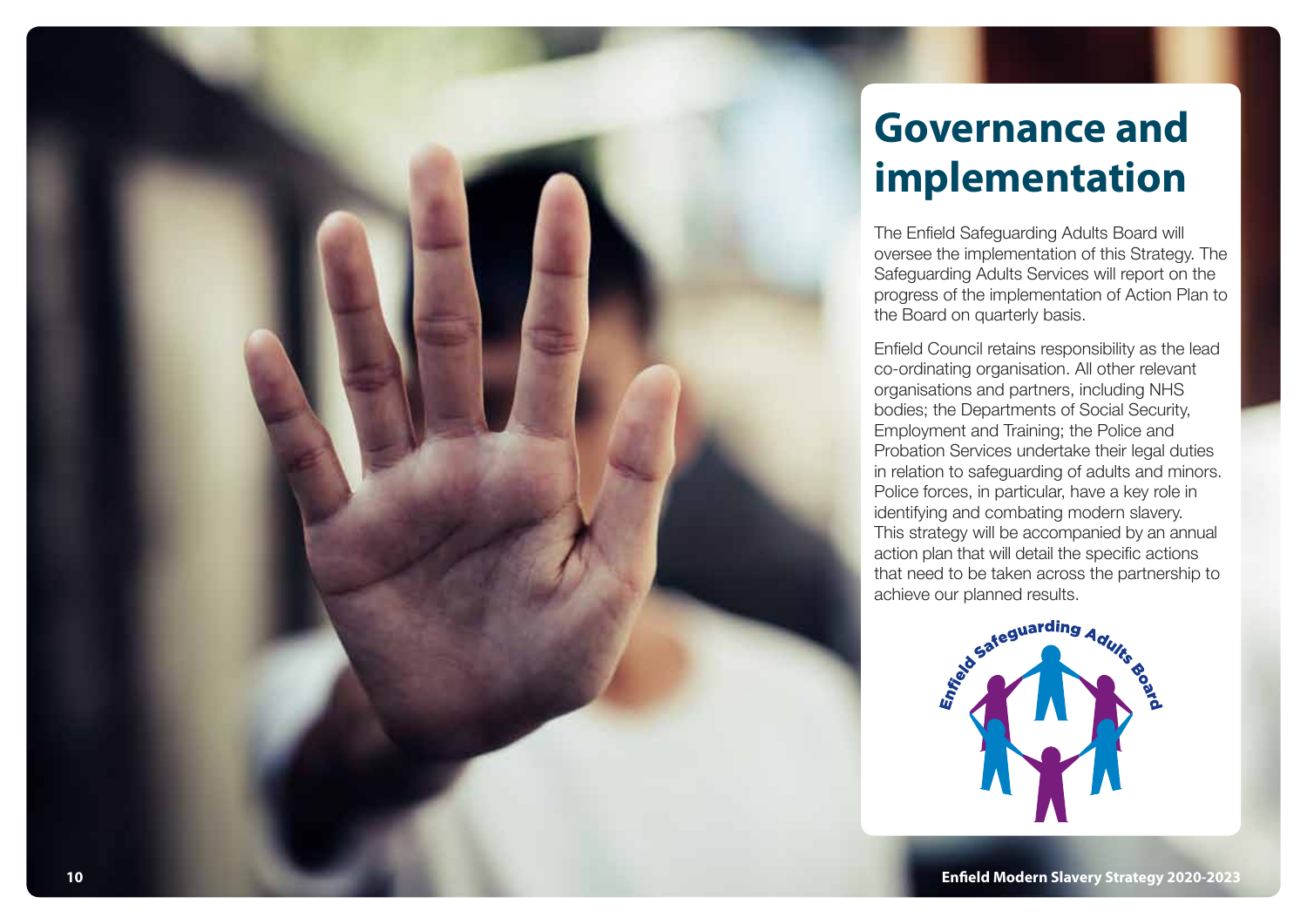## <span id="page-10-0"></span>**Legislative framework**

The Government's approach to tackling modern slavery has been heavily shaped by a number of international laws, conventions and protocols which the UK has opted into, ratified or is already bound by, including the:

- 1950 European Convention on Human Rights (ECHR)
- United Nations Protocol to Prevent, Suppress and Punish Trafficking in Persons, especially Women and Children (Palermo Protocol 2000)
- Council of Europe Convention on Action against Trafficking in Human Beings 2005 (ECAT)
- EU Directive on Preventing and Combatting Trafficking in Human Beings and Protecting its Victims Directive 2011 (the Anti-Trafficking Directive).

In March 2015 the Coalition Government enacted the Modern Slavery Act 2015. The Act aims to consolidate and clarify existing modern slavery and human trafficking offences and increased the maximum sentences for committing these offences.

# **The National Referral Mechanism**

The National Referral Mechanism (NRM) provides a framework to identify, refer and record potential victims of modern slavery.

There are five stages in identifying a potential victim and their journey through the NRM.

- 1. Identification of a potential victim (PV)
- 2. Referral into NRM by a first responder
- 3. Reasonable grounds decision
- 4 Support for victim with a positive reasonable grounds decision
- 5. Conclusive grounds decision by a competent authority

## **How to report suspicions?**

There is a legal duty for first responders such as the police or local authority employees to report victims of modern slavery to the Secretary of State. Cases involving children must always be reported.

Adult victims need to provide consent for the referral to be made if they have capacity. If consent cannot be obtained, the first responder still has the duty to notify the Home Office and can do so using the MS1 form.

If you would like to discuss your concerns with social services, please contact:

- The Enfield Multi-Agency Safeguarding Hub Adults on **020 8379 3196**
- The Modern Slavery Team on **020 3821 1763**
- The Police on **101** or CrimeStoppers on **0800 555 111**

#### **Remember in an emergency, when someone is being abused, call the police on 999.**

To make a children's referral for modern slavery including county lines and exploitation please use the Children's Portal: [cp.childrensportal.enfield.gov.uk/web/](https://cp.childrensportal.enfield.gov.uk/web/portal/pages/home) [portal/pages/home](https://cp.childrensportal.enfield.gov.uk/web/portal/pages/home)